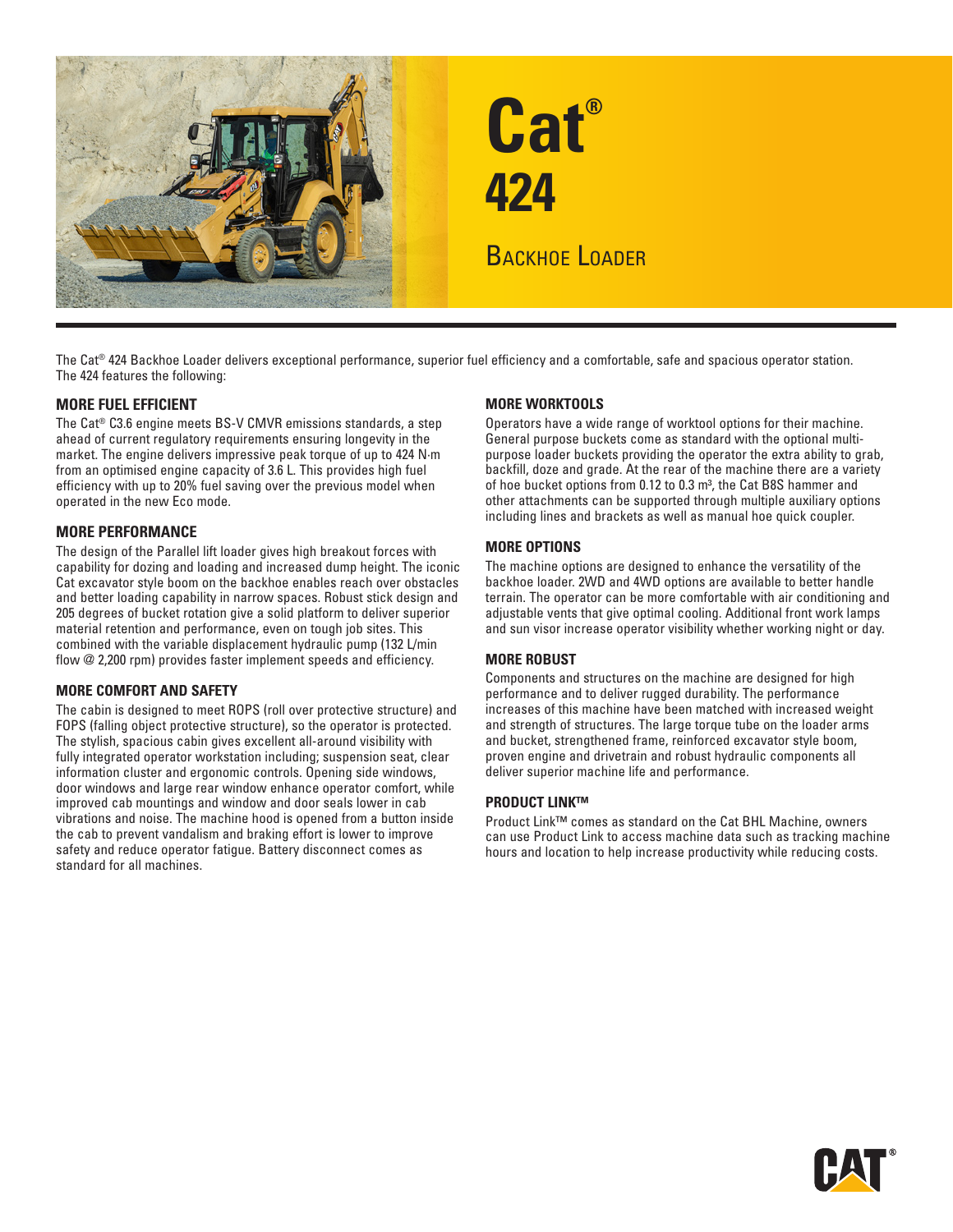# **424 Backhoe Loader**

#### **Engine**

#### Engine Cat C3.6\* 55 kW Electronic

Ratings @ 2,200 rpm Gross Power (SAE J1995) 56 kW 75 hp Gross Power (ISO 14396) 55 kW 74 hp

Net Power Rating @ 2,200 rpm SAE J1349 52 kW 70 hp

|                                | 71 hp (metric)           |  |
|--------------------------------|--------------------------|--|
| ISO 9249                       | 51 kW<br>69 <sub>h</sub> |  |
|                                | 70 hp (metric)           |  |
| Dimensions                     |                          |  |
| Bore                           | 98 mm                    |  |
| Stroke                         | $120 \text{ mm}$         |  |
| Displacement                   | 3.6L                     |  |
| Torque Rise (net)              | 86% @ 1,200 rpm          |  |
| Peak Torque                    | 424 N·m                  |  |
| <b>Power Rating Conditions</b> |                          |  |
| No De-Rating Required Up To    | 3048 m                   |  |

\*Meets India Bharat Stage V emission standards.

#### **Transmission\***

# **Power Shuttle Transmission (Standard) – 2WD**

| Forward - 1st   | $5.7$ km/h        |
|-----------------|-------------------|
| 2nd             | $9.6$ km/h        |
| 3rd             | $23 \text{ km/h}$ |
| 4th             | 37.5 km/h         |
| Reverse - 1st   | $5.7$ km/h        |
| 2 <sub>nd</sub> | $9.6$ km/h        |
| 3rd             | $23$ km/h         |
| 4th             | 37.5 km/h         |

\*Travel speeds of backhoe loader at full throttle, when equipped with Industrial tires (16.9-28 Rear Tires).

#### **Axle Ratings**

| Front Axle, 2WD |           |
|-----------------|-----------|
| <b>Static</b>   | N/A       |
| Dynamic         | N/A       |
| Rear Axle       |           |
| <b>Static</b>   | 19 120 kg |
| Dynamic         | 7648 kg   |

### **Hydraulic System**

| Type                      | <b>Closed Center</b>        |
|---------------------------|-----------------------------|
| Pump Type                 | Variable-Flow, Axial Piston |
| Pump Capacity @ 2,200 rpm | 132 $L/min$                 |
| <b>System Pressure</b>    |                             |
| Backhoe                   | 245 bar                     |
| Loader                    | 245 bar                     |

### **Weights\***

**424 Standard Offering** 

Turbo Intercooled

76 hp (metric)

75 hp (metric)

**(2WD)**

| <b>Operating Weight (estimated)</b><br>$(55 \text{ kW} - 2 \text{WD})^*$ | 7980 kg |
|--------------------------------------------------------------------------|---------|
| Operating Weight (maximum)                                               |         |
| (ROPS capacity)                                                          | 8760 kg |
| Cab, ROPS/FOPS                                                           | 118 kg  |
| Air Conditioning                                                         | 45 kg   |
| Counterweights, Base                                                     | 115 kg  |
| Maximum                                                                  | 300 kg  |
| Total Gross Weight Not to Exceed                                         | 8760 kg |

\*Machine configuration: standard engine, standard stick hoe, standard cab with air conditioning, 2WD, 1.05 m<sup>3</sup> GP loader bucket,  $0.27$  m<sup>3</sup> standard duty hoe bucket, industrial tire, 115 kg counterweight, 80 kg operator, full fuel tank.

#### **Steering**

| <b>Type</b>                             | <b>Front Wheel</b> |
|-----------------------------------------|--------------------|
| <b>Power Steering</b>                   | Hydrostatic        |
| 2WD Cylinder, One (1) Double-Acting     |                    |
| Bore                                    | 75 mm              |
| Stroke                                  | $118 \text{ mm}$   |
| <b>Rod Diameter</b>                     | $45 \text{ mm}$    |
| Axle Oscillation                        | $± 9^{\circ}$      |
| Turning Circle (inner wheel not braked) | 2WD                |
| Outside Front Wheels                    | 9.3 m              |
| Outside Widest Loader Bucket            | 12.2 m             |
|                                         |                    |
|                                         |                    |

#### **Service Refill Capacities**

| Cooling System with Air Conditioning | 20.0L  |  |
|--------------------------------------|--------|--|
| <b>Fuel Tank</b>                     | 160L   |  |
| Engine Oil with Filter               | 9.0 L  |  |
| <b>Transmission (Power Shuttle)</b>  |        |  |
| 2WD                                  | 14.0 L |  |
| Rear Axle                            | 16.5L  |  |
| <b>Planetaries</b>                   | 1.7L   |  |
| <b>Hydraulic System</b>              | 106.0L |  |
| <b>Hydraulic Tank</b>                | 42.0 L |  |

### **Backhoe Buckets (with weld on adapters and pin-on teeth)**

| <b>Heavy Duty</b> |        |                  | Width (mm) Width (in) Rated Capacity | No. of Teeth |
|-------------------|--------|------------------|--------------------------------------|--------------|
| Uni-Teeth         | 458 mm | 18 in            | $0.12 \text{ m}^3$                   | 3            |
|                   | 762 mm | 30 <sub>in</sub> | $0.24 \text{ m}^3$                   | 5            |
|                   | 830 mm | $33$ in          | $0.27 \text{ m}^3$                   | 5            |
|                   | 901 mm | 36 in            | $0.3 \text{ m}^3$                    | 5            |
|                   |        |                  |                                      |              |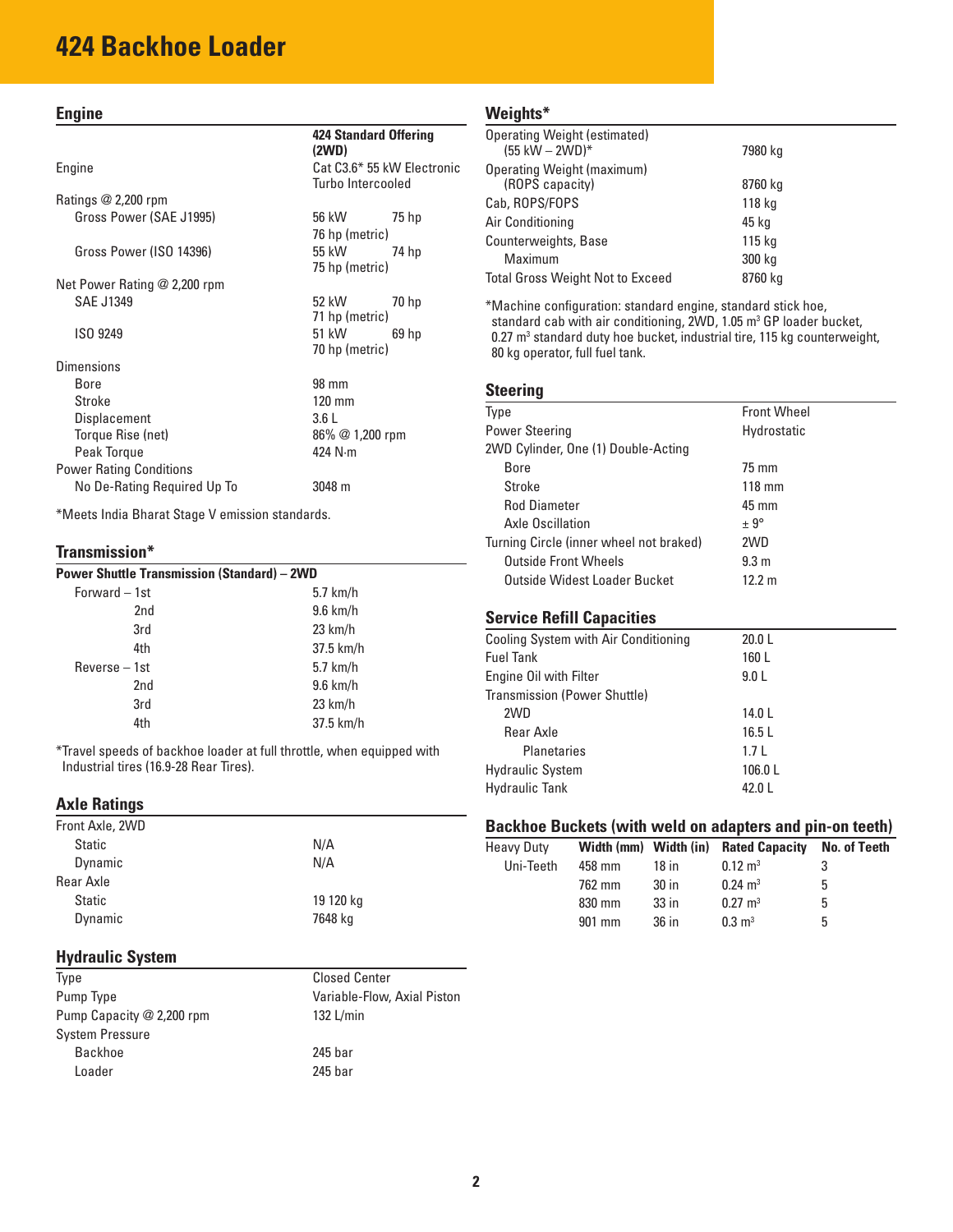## **Machine Dimensions**



## **Loader Bucket Dimensions and Performance**

|    |                                          | <b>2WD Parallel Lift Loader</b> |                    |
|----|------------------------------------------|---------------------------------|--------------------|
|    |                                          | $GP -$<br>$MP -$                |                    |
|    |                                          | $1.05 \; \mathrm{m}^3$          | $1.0 \text{ m}^3$  |
|    | Capacity (SAE rated)                     | $1.05 \; \mathrm{m}^3$          | $1.00 \text{ m}^3$ |
|    | Width                                    | 2262 mm                         | 2262 mm            |
|    | Lift Capacity at Maximum Height          | 3586 kg                         | 3451 kg            |
|    | Lift Breakout Force                      | 52 967 N                        | 52 458 N           |
|    | <b>Tilt Breakout Force</b>               | 52 762 N                        | 59 180 N           |
|    | <b>Tipping Load at Breakout Point</b>    | 6869 kg                         | 6965 kg            |
| 7  | Maximum Hinge Pin Height                 | 3473 mm                         | 3473 mm            |
| 8  | Dump Angle at Full Height                | $45^{\circ}$                    | $45^{\circ}$       |
|    | Dump Height at Maximum Angle             | 2794 mm                         | 2794 mm            |
| 9  | Dump Reach at Maximum Angle              | 808 mm                          | 731 mm             |
| 10 | Maximum Bucket Rollback                  | $38^\circ$                      | $39^\circ$         |
|    | at Ground Level                          |                                 |                    |
| 11 | Digging Depth                            | 87 mm                           | 119 mm             |
|    | <b>Maximum Grading Angle</b>             | $114^\circ$                     | $116^\circ$        |
|    | Width of Dozer Cutting Edge              | N/A                             | 2262 mm            |
|    | 12 Grill to Bucket Cutting Edge,         | 1477 mm                         | 1447 mm            |
|    | <b>Carry Position</b>                    |                                 |                    |
|    | 13 Maximum Operating Height              | 4394 mm                         | 4372 mm            |
|    | Jaw Opening Maximum                      | N/A                             | 790 mm             |
|    | <b>Bucket Jaw Clamping Force</b>         | N/A                             | 59 268 N           |
|    | Weight (does not include teeth or forks) | 530 kg                          | 681 kg             |

|                                                                                              | <b>2WD Parallel Lift Loader</b> |                   |
|----------------------------------------------------------------------------------------------|---------------------------------|-------------------|
|                                                                                              | $GP -$<br>$MP -$                |                   |
|                                                                                              | $1.05 \text{ m}^3$              | $1.0 \text{ m}^3$ |
| Overall Length (loader on ground hoe<br>stowed to machine centerline)                        | 7359 mm                         | 7329 mm           |
| 1 Overall Length in Roading Position<br>(15 degree approach angle and hoe<br>stowed to side) | 5686 mm                         | 5657 mm           |
| Overall Transportation Length (loader on<br>ground and hoe stowed to side)                   | 5708 mm                         | 5653 mm           |
| 2 Overall Transportation Height                                                              | 3732 mm                         | 3732 mm           |
| Overall Width (excluding loader bucket)                                                      | 2346 mm                         | 2346 mm           |
| 3 Height to Top of Cab                                                                       | 2928 mm                         | 2928 mm           |
| 4 Height to Top of Exhaust Stack                                                             | 2715 mm                         | 2715 mm           |
| Height to Loader Hinge Pin (transport)                                                       | 350 mm                          | $352$ mm          |
| Ground Clearance (minimum)<br>(stabilizer feet)                                              | 350 mm                          | 350 mm            |
| Ground Clearance (minimum) (LH step)                                                         | 454 mm                          | 454 mm            |
| Ground Clearance (minimum)<br>(300 kg counterweight)                                         | 386 mm                          | 386 mm            |
| <b>5</b> Rear Axle Centerline to Front Grill                                                 | 2705 mm                         | 2705 mm           |
| <b>Front Wheel Tread Gauge</b>                                                               | 1885 mm                         | 1885 mm           |
| <b>Rear Wheel Tread Gauge</b>                                                                | 1688 mm                         | 1688 mm           |
| 6 Wheelbase                                                                                  | 2200 mm                         | 2200 mm           |

Dimensions and performance specifications shown are for machines equipped with industrial tires, standard cab, standard stick, 0.27 m<sup>3</sup> heavy duty bucket, and 1.05 m<sup>3</sup> GP loader bucket and standard equipment unless otherwise specified.

## **Backhoe Dimensions and Performance**

|                                                                     | <b>Standard Stick -</b><br>2WD |
|---------------------------------------------------------------------|--------------------------------|
| 14 Digging Depth, SAE Maximum                                       | 4138 mm                        |
| Digging Depth, Manufacturer's Maximum                               | 4729 mm                        |
| 15 Digging Depth, 2440 mm (8 ft) Flat Bottom                        | 3762 mm                        |
| Digging Depth, 610 mm (2 ft) Flat Bottom                            | 4114 mm                        |
| Digging Depth, 610 mm (2 ft) Flat Bottom,<br>Manufacturer's Maximum | 4690 mm                        |
| Reach from Rear Axle Centerline                                     | 6978 mm                        |
| at Ground Line                                                      |                                |
| <b>16</b> Reach from Swing Pivot at Ground Line                     | 5612 mm                        |
| <b>Maximum Operating Height</b>                                     | 5701 mm                        |
| Loading Height                                                      | 4015 mm                        |
| 17 Loading Reach                                                    | 1521 mm                        |
| Swing Arc                                                           | $180^\circ$                    |
| <b>Bucket Rotation</b>                                              | $205^\circ$                    |
| Stabilizer Spread                                                   | N/A                            |
| <b>18 Stabilizer Overall Width</b>                                  | 2242 mm                        |
| <b>Bucket Dig Force</b>                                             | 56 282 N                       |
| <b>Stick Dig Force</b>                                              | 34 933 N                       |